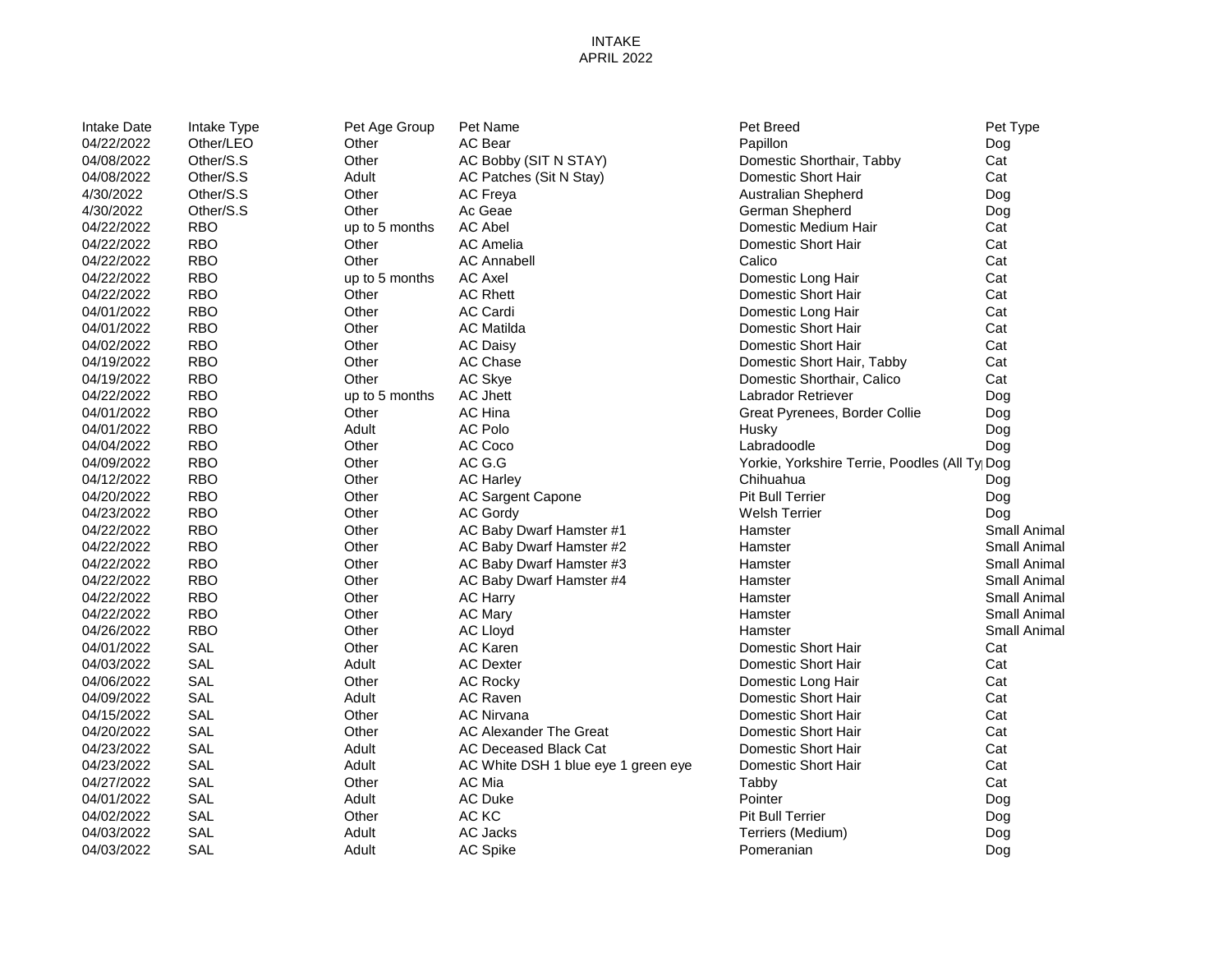#### INTAKE APRIL 2022

| 04/12/2022 | <b>SAL</b> | Other | AC Daisy Mae                | Rottweiler              | Dog         |
|------------|------------|-------|-----------------------------|-------------------------|-------------|
| 04/12/2022 | <b>SAL</b> | Other | <b>AC Static</b>            | <b>Blue Heeler</b>      | Dog         |
| 04/14/2022 | SAL        | Adult | AC Sadie (Sit N Stay)       | Schnauzer (Miniature)   | Dog         |
| 04/16/2022 | SAL        | Other | AC Buddy                    | St. Bernard             | Dog         |
| 04/18/2022 | SAL        | Other | AC Kovu                     | Labrador Retriever      | Dog         |
| 04/19/2022 | <b>SAL</b> | Other | <b>AC Pumpkin</b>           | Goldendoodle            | Dog         |
| 04/23/2022 | <b>SAL</b> | Other | AC Brody                    | Husky                   | Dog         |
| 04/24/2022 | <b>SAL</b> | Other | <b>AC Molly</b>             | Maltese                 | Dog         |
| 04/25/2022 | <b>SAL</b> | Other | <b>AC Rocky</b>             | Husky                   | Dog         |
| 04/28/2022 | SAL        | Other | AC Nala (3rd Offense)       | Husky                   | Dog         |
| 4/29/2022  | <b>SAL</b> | Other | AC Blue                     | <b>Pit Bull Terrier</b> | Dog         |
| 04/28/2022 | SAL        | Adult | AC Red Chicken #1           | Other                   | Farm Animal |
| 04/20/2022 | SAL        | Other | AC Rhode Island Red Chicken | Other                   | Farm Animal |
| 04/25/2022 | <b>SAL</b> | Adult | AC White Chicken            | Other                   | Farm Animal |
| 04/28/2022 | <b>SAL</b> | Adult | AC Red Chicken #2           | Other                   | Farm Animal |
| 04/28/2022 | SAL        | Adult | AC Red Chicken #3           | Other                   | Farm Animal |
| 04/28/2022 | <b>SAL</b> | Adult | AC Red Chicken #4           | Other                   | Farm Animal |
| 04/27/2022 | <b>SAL</b> | Other | <b>AC Squirrel</b>          | Squirrel                | Wildlife    |

|                | Canine | Feline | Sm Animal | K.A.I | Wildlife/Farm |    |
|----------------|--------|--------|-----------|-------|---------------|----|
| <b>SAL</b>     |        |        |           |       |               |    |
| <b>RBO</b>     |        |        |           |       |               | 26 |
| <b>BIC</b>     |        |        |           |       |               |    |
| LEO/Other      |        |        |           |       |               |    |
| <b>TRFR IN</b> |        |        |           |       |               |    |
| <b>TOTAL</b>   |        | _ _    |           |       |               | 62 |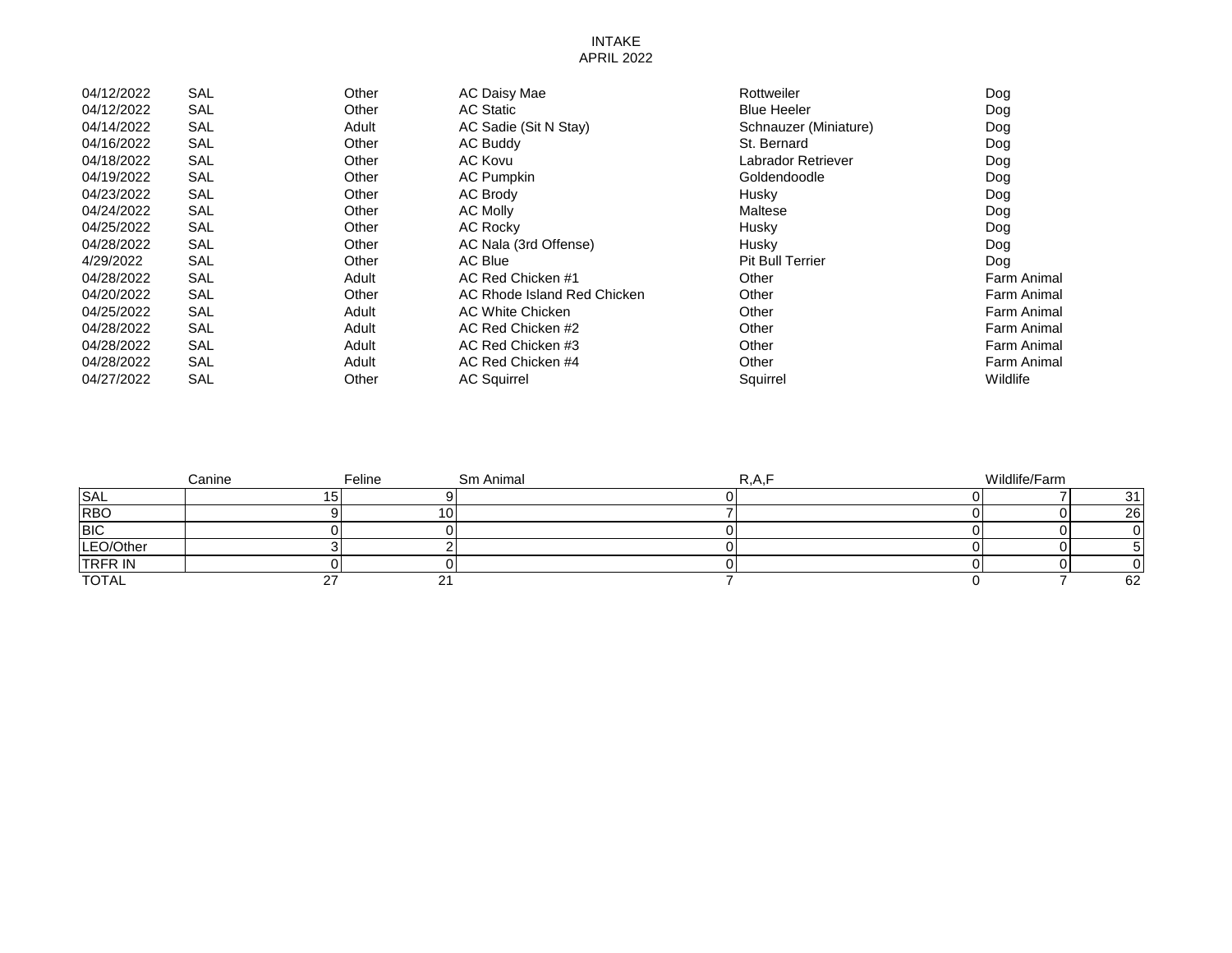### IN CUSTODY APRIL 2022

| Pet Name                | Pet Breed                                                      | Current Status Pet Type      |                     | Pet Age | Date Pet Entered Your Care |
|-------------------------|----------------------------------------------------------------|------------------------------|---------------------|---------|----------------------------|
| Ac Alfalfa              | Domestic Short Hair                                            | Available                    | Cat                 |         | 12/27/2021                 |
| <b>AC Dobie</b>         | Domestic Long Hair                                             | Available                    | Cat                 | Adult   | 03/08/2022                 |
| AC Mac                  | Tabby                                                          | Available                    | Cat                 | Adult   | 11/16/2021                 |
| <b>AC Marlin</b>        | Domestic Short Hair                                            | Available                    | Cat                 | Adult   | 10/15/2021                 |
| <b>AC Matilda</b>       | Domestic Short Hair                                            | Available                    | Cat                 |         | 04/01/2022                 |
| A/C Snickers            | Domestic Shorthair, Tabby                                      | Available                    | Cat                 |         | 07/19/2021                 |
| AC Topaz                | Tabby, Tortoiseshell                                           | Available                    | Cat                 | Adult   | 12/06/2021                 |
| <b>AC Asher</b>         | Husky, Akita                                                   | Available                    | Dog                 | Adult   | 11/27/2021                 |
| AC Oreo                 | Siberian Husky                                                 | Available                    | Dog                 | Adult   | 02/08/2022                 |
| <b>AC Rosie</b>         | <b>Pit Bull Terrier</b>                                        | Available                    | Dog                 | Adult   | 03/06/2021                 |
| AC Sam                  | Labrador Retriever                                             | Available                    | Dog                 | Puppy   | 09/29/2021                 |
| <b>AC Spot</b>          | Border Collie, Border Terrier                                  | Available                    | Dog                 | Puppy   | 01/20/2022                 |
| Tank                    | Pit Bull Terrier, Husky                                        | Available                    | Dog                 | Young   | 01/08/2021                 |
| <b>AC Splinter</b>      | Rat                                                            | Available                    | <b>Small Animal</b> |         | 07/23/2021                 |
| AC Zen                  | Domestic Short Hair                                            | Foster to Adopt Cat          |                     |         | 01/09/2022                 |
| <b>AC Brutus</b>        | Boxer                                                          | Foster to Adopt Dog          |                     | Puppy   | 12/14/2021                 |
| <b>AC Cowboy</b>        | Cattle Dog                                                     | Foster to Adopt Dog          |                     | Senior  | 03/19/2022                 |
| <b>AC Dixie</b>         | Terriers (Small)                                               | Foster to Adopt Dog          |                     | Adult   | 03/02/2022                 |
| AC G.G                  | Yorkie, Yorkshire Terrie, Poodles (All Tyr Foster to Adopt Dog |                              |                     | Adult   | 04/09/2022                 |
| <b>AC Harley</b>        | Chihuahua                                                      | Foster to Adopt Dog          |                     | Adult   | 04/12/2022                 |
| AC Hina                 | Great Pyrenees, Border Collie                                  | Foster to Adopt Dog          |                     | Adult   | 04/01/2022                 |
| <b>AC Midnight</b>      | Pekingese, Labrador Retriever                                  | Foster to Adopt Dog          |                     | Young   | 03/01/2022                 |
| AC Sandra Dee           | <b>Blue Heeler</b>                                             | Foster to Adopt Dog          |                     | Young   | 03/09/2022                 |
| AC Sharon               | <b>Blue Heeler</b>                                             | Foster to Adopt Dog          |                     | Young   | 03/09/2022                 |
| <b>AC Stefan</b>        | Pomeranian                                                     | Foster to Adopt Dog          |                     | Adult   | 02/01/2022                 |
| Nash fka Jacks          | Pembroke Welsh Corgi                                           | Foster to Adopt Dog          |                     |         | 10/12/2021                 |
| Alice                   | American                                                       | Foster to Adopt Small Animal |                     |         | 08/06/2021                 |
| AC Reba                 | Guinea Pig                                                     | Foster to Adopt Small Animal |                     |         | 10/01/2021                 |
| <b>AC Abel</b>          | Domestic Medium Hair                                           | Fostered                     | Cat                 | Kitten  | 04/22/2022                 |
| <b>AC Alfred</b>        | Domestic Longhair                                              | Fostered                     | Cat                 | Adult   | 07/10/2021                 |
| <b>AC Amelia</b>        | Domestic Short Hair                                            | Fostered                     | Cat                 | Kitten  | 04/22/2022                 |
| <b>AC Annabell</b>      | Calico                                                         | Fostered                     | Cat                 |         | 04/22/2022                 |
| <b>AC Axel</b>          | Domestic Long Hair                                             | Fostered                     | Cat                 | Kitten  | 04/22/2022                 |
| AC Cosmo                | Domestic Short Hair                                            | Fostered                     | Cat                 | Kitten  | 06/04/2021                 |
| <b>AC Count Chocula</b> | Domestic Short Hair                                            | Fostered                     | Cat                 | Adult   | 11/03/2021                 |
| <b>AC Marshmallow</b>   | Domestic Short Hair                                            | Fostered                     | Cat                 | Kitten  | 11/02/2021                 |
| <b>AC Phoebe</b>        | Domestic Short Hair                                            | Fostered                     | Cat                 | Adult   | 11/28/2021                 |
| AC Piper (viper)        | <b>Domestic Shorthair</b>                                      | Fostered                     | Cat                 | Senior  | 04/30/2021                 |
| AC Skittles (Luna)      | Domestic Shorthair                                             | Fostered                     | Cat                 | Adult   | 04/20/2021                 |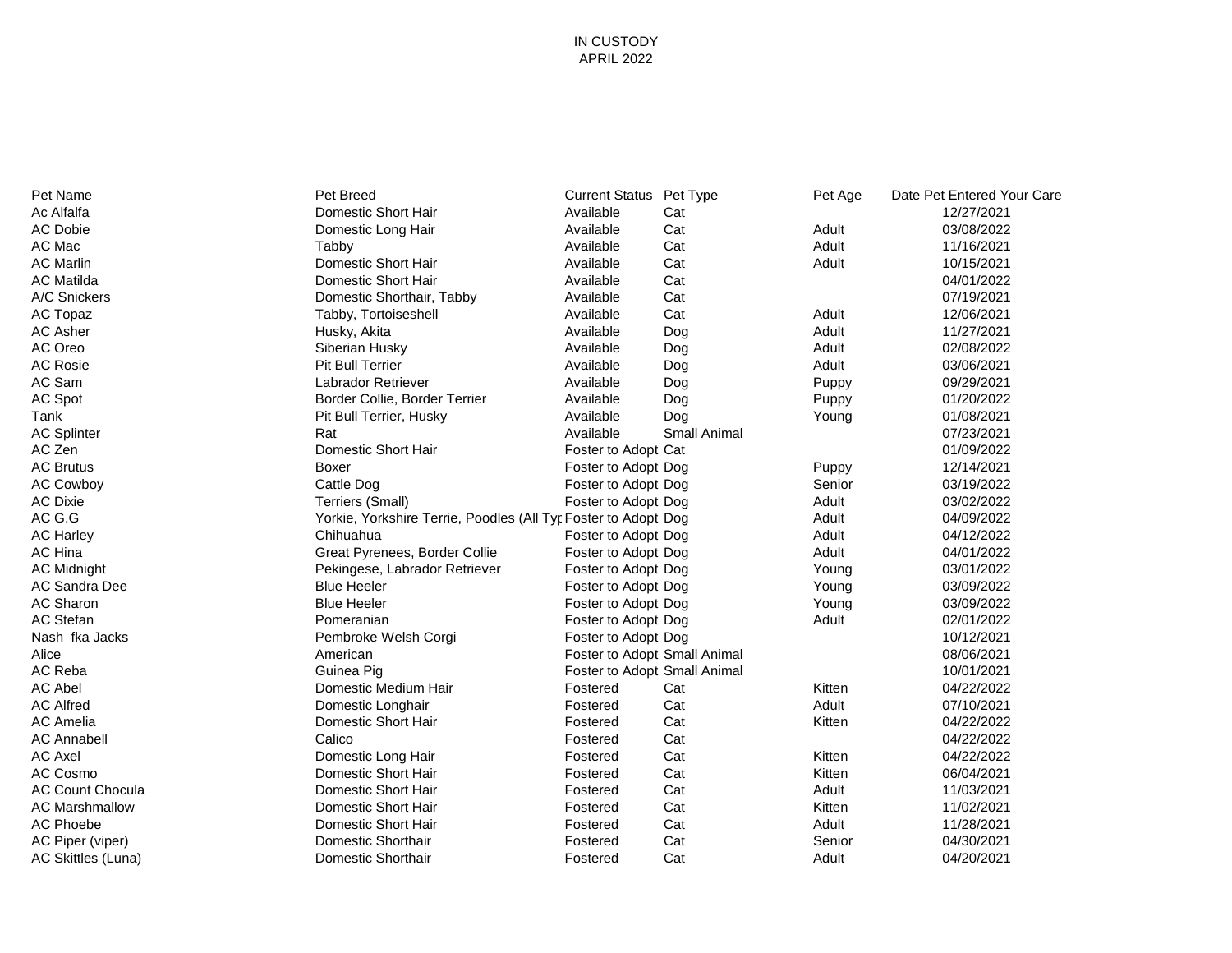#### IN CUSTODY APRIL 2022

| AC Tabasco                          | Domestic Shorthair, Tabby                           | Fostered            | Cat                     | Kitten | 09/28/2021 |
|-------------------------------------|-----------------------------------------------------|---------------------|-------------------------|--------|------------|
| AC Weber                            | Domestic Short Hair                                 | Fostered            | Cat                     | Adult  | 06/16/2021 |
| AC Arya Mae                         | Cane Corso, American Bulldog                        | Fostered            | Dog                     | Adult  | 12/04/2021 |
| <b>AC Frenchie</b>                  | <b>Blue Heeler</b>                                  | Fostered            | Dog                     | Young  | 03/09/2022 |
| AC Katie                            | Husky, Pointer                                      | Fostered            | Dog                     |        | 01/06/2022 |
| AC Kevin                            | Yorkie, Yorkshire Terrie                            | Fostered            | Dog                     | Senior | 11/14/2021 |
| <b>AC Paulette</b>                  | <b>Blue Heeler</b>                                  | Fostered            | Dog                     | Young  | 03/09/2022 |
| AC Rizzo                            | <b>Blue Heeler</b>                                  | Fostered            | Dog                     | Young  | 03/09/2022 |
| AC Sadie (Sit N Stay)               | Schnauzer (Miniature)                               | Fostered            | Dog                     | Adult  | 04/14/2022 |
| Dakota (KJ)                         | Boxer, American Staffordshire Terrier               | Fostered            | Dog                     | Puppy  | 11/16/2020 |
| Diva                                | Yorkie, Yorkshire Terrie, Poodles (All Tyr Fostered |                     | Dog                     |        | 01/20/2021 |
| <b>AC Twinkie</b>                   | Guinea Pig                                          | Fostered            | Small Animal            | Adult  | 11/28/2021 |
| AC Cream Kitten                     | Domestic Short Hair                                 | Fostered - Hold Cat |                         |        | 10/08/2021 |
| AC Beardie 5 (FPD210912) copy #4    | <b>Bearded Dragon</b>                               |                     | Fostered - Hold R, A, P |        | 05/27/2021 |
| AC Benson                           | Domestic Medium Hair                                | Intake              | Cat                     |        | 03/31/2022 |
| <b>AC Betty</b>                     | Domestic Short Hair                                 | Intake              | Cat                     | Kitten | 01/19/2022 |
| <b>AC Candy</b>                     | Domestic Short Hair                                 | Intake              | Cat                     | Kitten | 03/11/2022 |
| AC Cardi                            | Domestic Long Hair                                  | Intake              | Cat                     | Adult  | 04/01/2022 |
| AC Chase                            | Domestic Short Hair, Tabby                          | Intake              | Cat                     | Adult  | 04/19/2022 |
| AC Cow                              | Domestic Long Hair                                  | Intake              | Cat                     | Adult  | 03/31/2022 |
| AC Daisy                            | Domestic Short Hair                                 | Intake              | Cat                     | Adult  | 04/02/2022 |
| AC Izzy                             | Domestic Short Hair                                 | Intake              | Cat                     | Adult  | 02/07/2022 |
| AC Karen                            | Domestic Short Hair                                 | Intake              | Cat                     | Adult  | 04/01/2022 |
| AC Lucy                             | Domestic Short Hair                                 | Intake              | Cat                     | Adult  | 10/24/2021 |
| AC Lucy (Sit N Stay)                | Domestic Short Hair                                 | Intake              | Cat                     | Adult  | 03/19/2022 |
| AC Mia                              | Tabby                                               | Intake              | Cat                     | Kitten | 04/27/2022 |
| AC Mylie (Tiggra)                   | Tortoiseshell                                       | Intake              | Cat                     | Young  | 03/08/2022 |
| AC Nirvana                          | Domestic Short Hair                                 | Intake              | Cat                     | Kitten | 04/15/2022 |
| AC Priscilla (Donner)               | Tortoiseshell                                       | Intake              | Cat                     | Young  | 03/08/2022 |
| AC Raven                            | Domestic Short Hair                                 | Intake              | Cat                     | Adult  | 04/09/2022 |
| <b>AC Rhett</b>                     | Domestic Short Hair                                 | Intake              | Cat                     | Young  | 04/22/2022 |
| AC Rocky                            | Domestic Long Hair                                  | Intake              | Cat                     | Adult  | 04/06/2022 |
| AC Skye                             | Domestic Shorthair, Calico                          | Intake              | Cat                     | Adult  | 04/19/2022 |
| <b>AC Stevie Nicks</b>              | Domestic Shorthair                                  | Intake              | Cat                     | Young  | 03/24/2022 |
| AC Tyson                            | Domestic Short Hair                                 | Intake              | Cat                     | Adult  | 11/03/2021 |
| AC White DSH 1 blue eye 1 green eye | Domestic Short Hair                                 | Intake              | Cat                     | Adult  | 04/23/2022 |
| AC Whitney                          | Tabby                                               | Intake              | Cat                     |        | 10/29/2021 |
| AC Willikers                        | Domestic Short Hair                                 | Intake              | Cat                     | Adult  | 03/31/2022 |
| Katniss                             | Domestic Shorthair, Tabby                           | Intake              | Cat                     | Adult  | 12/10/2020 |
| Willow                              | Domestic Shorthair                                  | Intake              | Cat                     |        | 09/29/2021 |
| AC Angel                            | Chihuahua                                           | Intake              | Dog                     | Adult  | 02/23/2022 |
| AC Geae                             | German Shepherd                                     | Intake              | Dog                     |        | 4/30/2022  |
| AC Baker                            | <b>Staffordshire Bull Terrier</b>                   | Intake              | Dog                     |        | 09/16/2021 |
| <b>AC Buster</b>                    | <b>Pit Bull Terrier</b>                             | Intake              | Dog                     | Young  | 03/15/2022 |
| <b>AC Charlotte</b>                 | Treeing Walker Coonhound, Mastiff                   | Intake              | Dog                     | Adult  | 03/22/2022 |
| AC Coco                             | Labradoodle                                         | Intake              | Dog                     | Young  | 04/04/2022 |
|                                     |                                                     |                     |                         |        |            |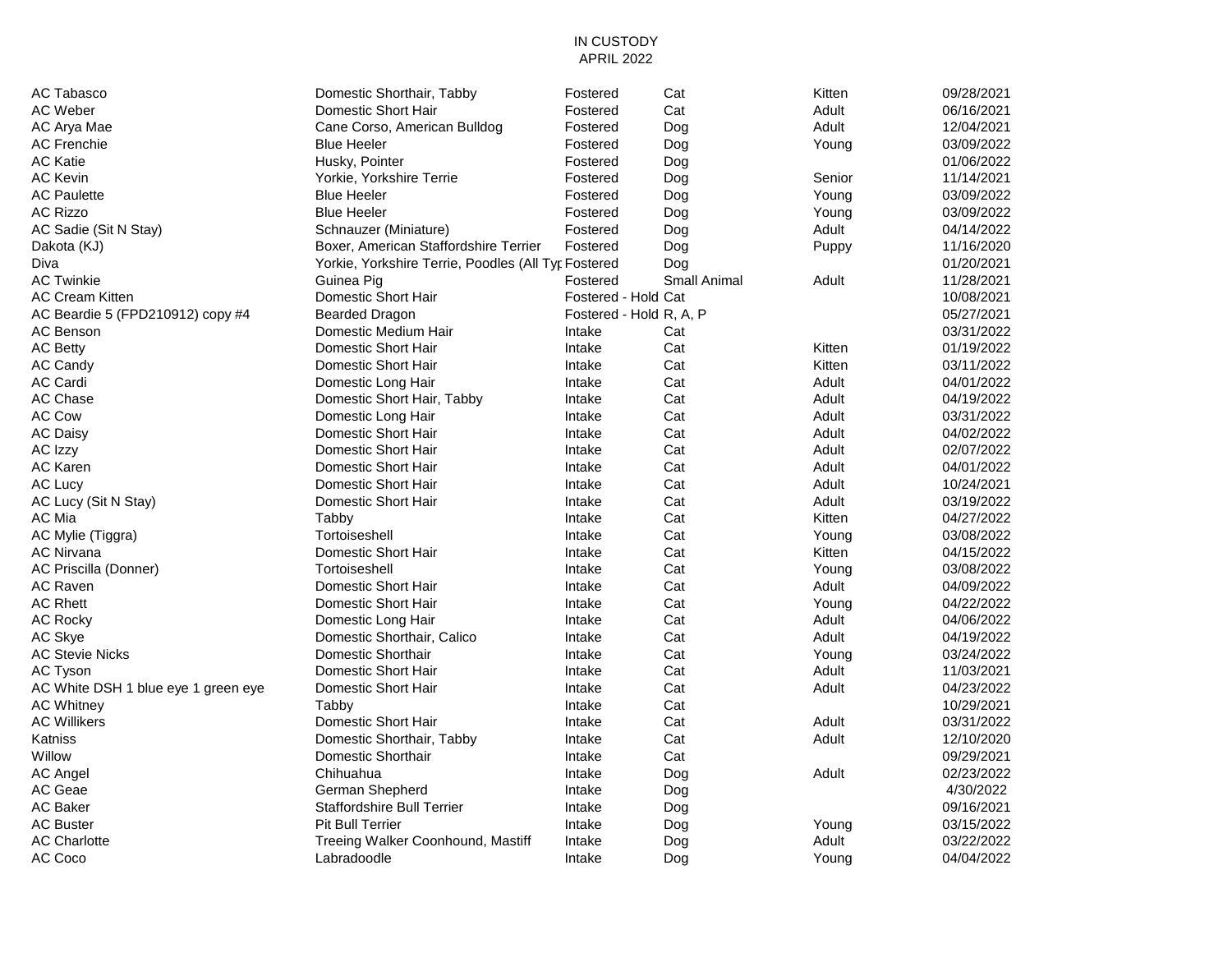#### IN CUSTODY APRIL 2022

| AC Gordy                 | <b>Welsh Terrier</b>           | Intake | Dog          | Adult | 04/23/2022 |
|--------------------------|--------------------------------|--------|--------------|-------|------------|
| <b>AC Harper</b>         | German Shepherd Dog            | Intake | Dog          | Adult | 03/09/2022 |
| AC Jhett                 | Labrador Retriever             | Intake | Dog          | Young | 04/22/2022 |
| <b>AC Jordan</b>         | Labrador Retriever             | Intake | Dog          | Adult | 03/28/2022 |
| <b>AC Lady</b>           | Labrador Retriever             | Intake | Dog          | Puppy | 03/08/2022 |
| <b>AC Molly</b>          | <b>Pit Bull Terrier</b>        | Intake | Dog          | Puppy | 03/10/2022 |
| AC Oscar                 | Cattle Dog                     | Intake | Dog          | Young | 02/25/2022 |
| AC Polo                  | Husky                          | Intake | Dog          | Adult | 04/01/2022 |
| AC Rex                   | <b>Pit Bull Terrier</b>        | Intake | Dog          | Young | 10/18/2021 |
| AC Rouge                 | Chihuahua                      | Intake | Dog          | Adult | 02/23/2022 |
| <b>AC Rowdy</b>          | Alaskan Malamute               | Intake | Dog          | Young | 01/16/2022 |
| AC Sargent Capone        | <b>Pit Bull Terrier</b>        | Intake | Dog          | Adult | 04/20/2022 |
| AC Tank 2                | Labrador Retriever, Great Dane | Intake | Dog          | Adult | 02/13/2022 |
| AC Baby Dwarf Hamster #1 | Hamster                        | Intake | Small Animal | Baby  | 04/22/2022 |
| AC Baby Dwarf Hamster #2 | Hamster                        | Intake | Small Animal | Baby  | 04/22/2022 |
| AC Baby Dwarf Hamster #3 | Hamster                        | Intake | Small Animal | Baby  | 04/22/2022 |
| AC Baby Dwarf Hamster #4 | Hamster                        | Intake | Small Animal | Baby  | 04/22/2022 |
| AC Harry                 | Hamster                        | Intake | Small Animal | Young | 04/22/2022 |
| AC Lloyd                 | Hamster                        | Intake | Small Animal | Young | 04/26/2022 |
| AC Mary                  | Hamster                        | Intake | Small Animal |       | 04/22/2022 |
| AC Skittles              | <b>Blue Heeler</b>             | Intake | Dog          | Adult | 4/29/2022  |
| AC Blue                  | <b>Pit Bull Terrier</b>        | Intake | Dog          | Young | 4/29/2022  |
| AC Freya                 | Australian Shepherd            | ntake  | Dog          |       | 4/30/2022  |
|                          |                                |        |              |       |            |

|        | AVBL | <b>FSTRed</b>            | $-+$ $\sim$ | lold/Boardin | Intake        | Total |
|--------|------|--------------------------|-------------|--------------|---------------|-------|
| Canine |      |                          |             |              | $\sim$        |       |
| Feline |      |                          |             |              | $\sim$<br>∼   |       |
| ◡      |      |                          |             |              |               |       |
| D A D  |      |                          |             |              |               |       |
| Total  |      | $\overline{\phantom{0}}$ |             |              | --<br>n<br>u. | 107   |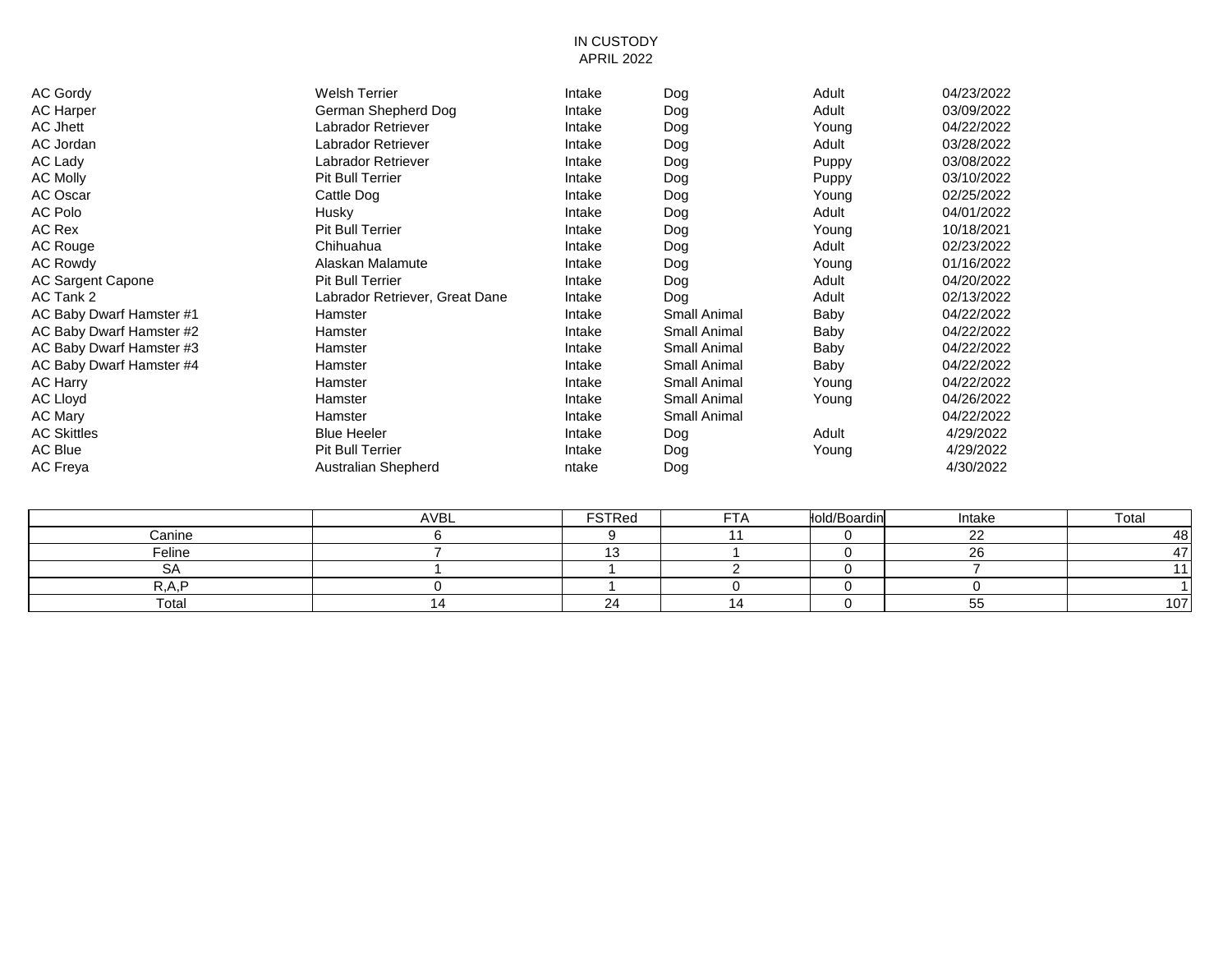## OUTCOMES APRIL 2022

| <b>Outtake Date</b> | Outtake Type | Pet Age Group  | Pet Name                     | Pet Breed                     | Pet Type     |
|---------------------|--------------|----------------|------------------------------|-------------------------------|--------------|
| 04/01/2022          | Adopted      | Adult          | <b>AC Fiona</b>              | Domestic Short Hair           | Cat          |
| 04/04/2022          | Adopted      | Adult          | AC Haze                      | Domestic Short Hair           | Cat          |
| 04/07/2022          | Adopted      | Other          | AC Wanda                     | Domestic Long Hair            | Cat          |
| 04/10/2022          | Adopted      | Other          | <b>AC Blue</b>               | Domestic Short Hair           | Cat          |
| 04/12/2022          | Adopted      | Other          | <b>AC Lila BIC</b>           | Domestic Short Hair           | Cat          |
| 04/16/2022          | Adopted      | Other          | AC Dax                       | Siamese                       | Cat          |
| 04/20/2022          | Adopted      | Other          | <b>AC Alfalfa</b>            | Domestic Short Hair           | Cat          |
| 04/25/2022          | Adopted      | Other          | Violet                       | Domestic Short Hair           | Cat          |
| 04/26/2022          | Adopted      | Other          | AC Alexander The Great       | Domestic Short Hair           | Cat          |
| 04/01/2022          | Adopted      | Other          | <b>AC Axel</b>               | Mastiff                       | Dog          |
| 04/07/2022          | Adopted      | Other          | <b>AC Carmella</b>           | Pekingese, Labrador Retriever | Dog          |
| 04/16/2022          | Adopted      | Other          | <b>AC Romeo</b>              | Labrador Retriever            | Dog          |
| 04/22/2022          | Adopted      | Other          | Sheldon (Oliver)             | <b>Mixed Breed</b>            | Dog          |
| 04/24/2022          | Adopted      | Other          | <b>AC Macie</b>              | Terriers (Small)              | Dog          |
| 04/26/2022          | Adopted      | Other          | Gertrude                     | <b>Boxer</b>                  | Dog          |
| 04/05/2022          | Adopted      | Adult          | AC Boop                      | Lop-Eared                     | Small Animal |
| 04/14/2022          | Adopted      | Other          | AC Bean                      | Guinea Pig                    | Small Animal |
| 04/14/2022          | Adopted      | Other          | AC Cocoa                     | Guinea Pig                    | Small Animal |
| 04/23/2022          | Deceased     | Adult          | <b>AC Deceased Black Cat</b> | Domestic Short Hair           | Cat          |
| 04/25/2022          | Adopted      | Other          | <b>AC Sharon</b>             | <b>Blue Heeler</b>            | Dog          |
| 04/25/2022          | Adopted      | Other          | AC Hina                      | Great Pyrenees, Border Collie | Dog          |
| 04/07/2022          | <b>RTO</b>   | Other          | Ewok (Owner Assistance)      | Domestic Long Hair            | Cat          |
| 04/08/2022          | <b>RTO</b>   | Other          | AC Bobby (SIT N STAY)        | Domestic Shorthair, Tabby     | Cat          |
| 04/08/2022          | <b>RTO</b>   | Adult          | AC Patches (Sit N Stay)      | Domestic Short Hair           | Cat          |
| 04/02/2022          | <b>RTO</b>   | Other          | AC KC                        | <b>Pit Bull Terrier</b>       | Dog          |
| 04/04/2022          | <b>RTO</b>   | Adult          | AC Jacks                     | Terriers (Medium)             | Dog          |
| 04/06/2022          | <b>RTO</b>   | Adult          | <b>AC Spike</b>              | Pomeranian                    | Dog          |
| 04/08/2022          | <b>RTO</b>   | Other          | AC Sammy Jo (BITE HOLD)      | <b>Pit Bull Terrier</b>       | Dog          |
| 04/12/2022          | <b>RTO</b>   | Other          | <b>AC Static</b>             | <b>Blue Heeler</b>            | Dog          |
| 04/22/2022          | <b>RTO</b>   | up to 5 months | <b>AC Marley</b>             | Labrador Retriever            | Dog          |
| 04/24/2022          | <b>RTO</b>   | Other          | <b>AC Molly</b>              | Maltese                       | Dog          |
| 04/25/2022          | <b>RTO</b>   | Other          | <b>AC Brody</b>              | Husky                         | Dog          |
| 04/27/2022          | <b>RTO</b>   | Other          | AC Bear                      | Papillon                      | Dog          |
| 04/28/2022          | <b>RTO</b>   | Other          | AC Nala (3rd Offense)        | Husky                         | Dog          |
| 04/01/2022          | <b>RTO</b>   | Adult          | <b>AC Duke</b>               | Pointer                       | Dog          |
| 04/12/2022          | <b>RTO</b>   | Other          | AC Daisy Mae                 | Rottweiler                    | Dog          |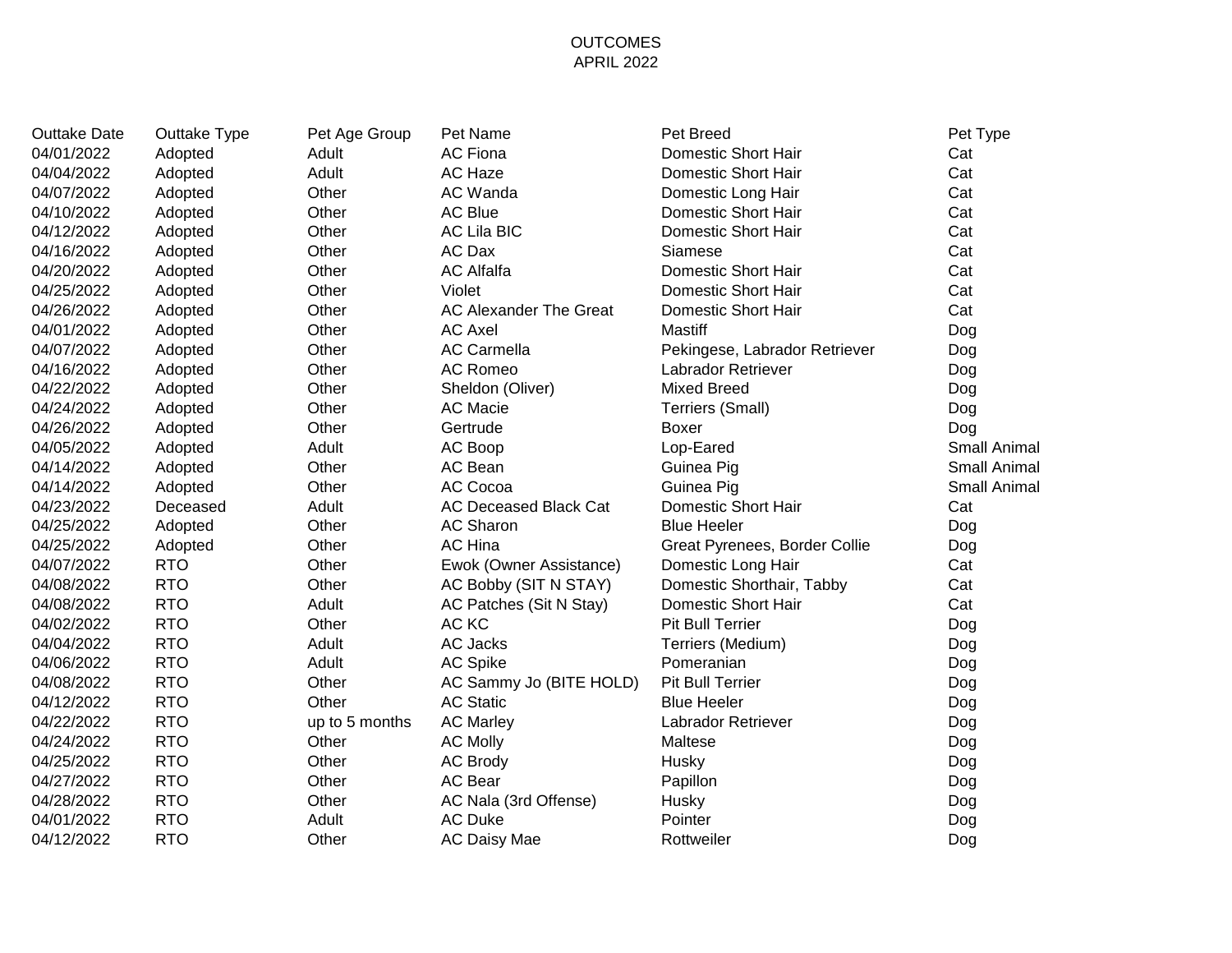## OUTCOMES APRIL 2022

| 04/16/2022 | <b>RTO</b>  | Other | <b>AC Buddy</b>                   | St. Bernard             | Dog      |
|------------|-------------|-------|-----------------------------------|-------------------------|----------|
| 04/18/2022 | <b>RTO</b>  | Other | AC Kovu                           | Labrador Retriever      | Dog      |
| 04/19/2022 | <b>RTO</b>  | Other | <b>AC Pumpkin</b>                 | Goldendoodle            | Dog      |
| 04/25/2022 | <b>RTO</b>  | Other | <b>AC Rocky</b>                   | Husky                   | Dog      |
| 4/30/2022  | <b>RTO</b>  | Other | Ac Blue                           | <b>Pit Bull Terrier</b> | Dog      |
| 04/18/2022 | Transferred | Adult | <b>AC Dexter</b>                  | Domestic Short Hair     | Cat      |
| 04/22/2022 | Transferred | Other | AC Rhode Island Red Chicken Other |                         | Wildlife |
| 04/27/2022 | Transferred | Adult | <b>AC White Chicken</b>           | Other                   | Wildlife |
| 04/28/2022 | Transferred | Adult | AC Red Chicken #1                 | Other                   | Wildlife |
| 04/28/2022 | Transferred | Adult | AC Red Chicken #2                 | Other                   | Wildlife |
| 04/28/2022 | Transferred | Adult | AC Red Chicken #3                 | Other                   | Wildlife |
| 04/28/2022 | Transferred | Adult | AC Red Chicken #4                 | Other                   | Wildlife |
| 04/27/2022 | Transferred | Other | <b>AC Squirrel</b>                | Squirrel                | Wildlife |

|             | Canine   | Feline | Sm Animal | D /<br>$\cdots$ | Wildlife/Other |    |
|-------------|----------|--------|-----------|-----------------|----------------|----|
| <b>RTO</b>  |          |        |           |                 |                | 20 |
| Adopted     |          |        |           |                 |                | 20 |
| <b>TRFR</b> |          |        |           |                 |                |    |
| DOA/Euth    |          |        |           |                 |                |    |
| Total       | ~~<br>∠∪ |        |           |                 |                | 49 |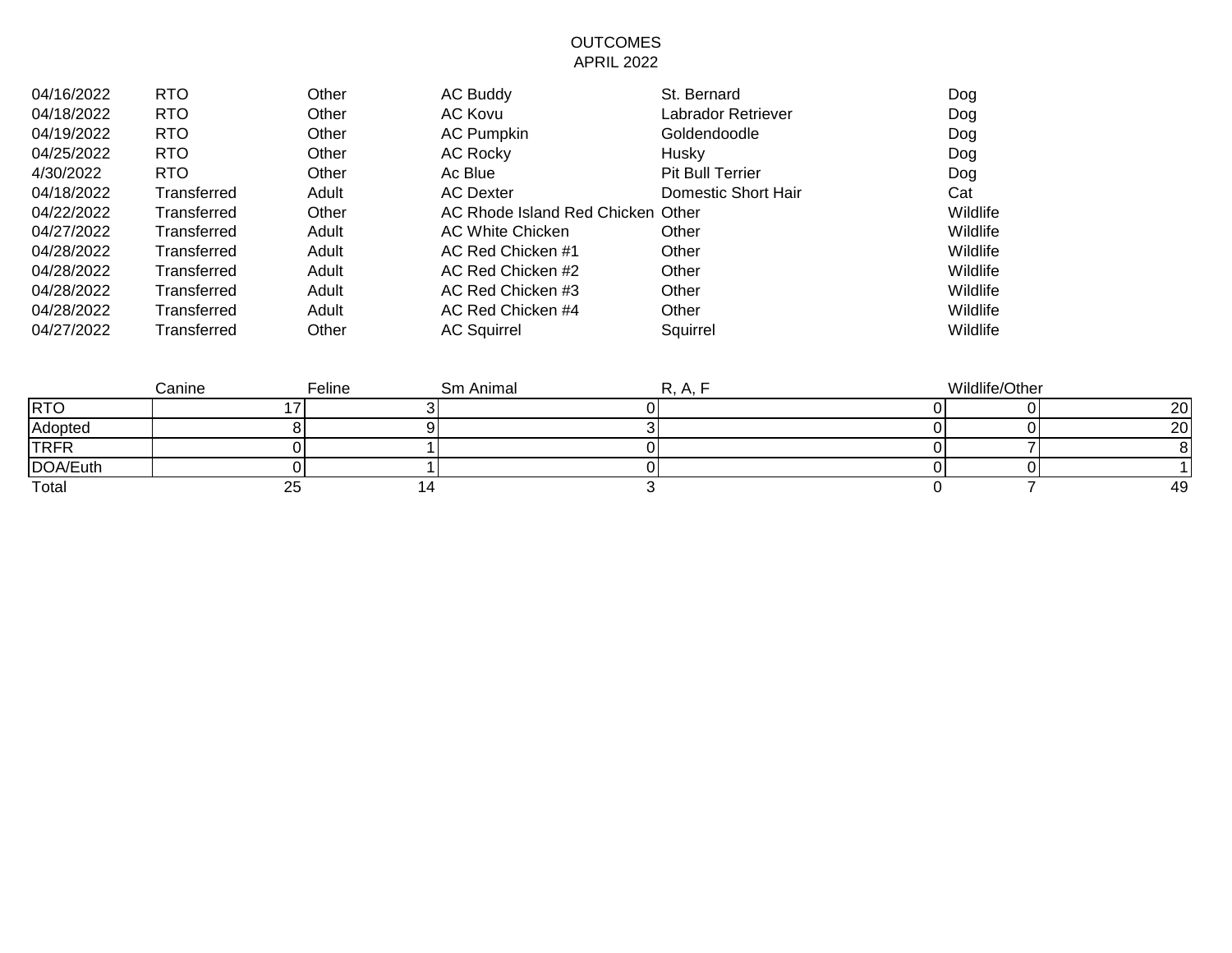# FHI ACTIVITY SUMMARY APR 2022

| <b>TOTAL CALLS</b>   |                        | $\overline{c}$          |
|----------------------|------------------------|-------------------------|
|                      | <b>CITY</b>            | $\overline{\mathbf{c}}$ |
|                      | <b>COUNTY</b>          | $\overline{0}$          |
|                      |                        |                         |
|                      | <b>DOMESTIC ANIMAL</b> | $\overline{2}$          |
|                      | <b>WILDLIFE</b>        | 0                       |
|                      |                        |                         |
|                      | <b>REGULAR HOURS</b>   | 1                       |
|                      | <b>AFTER HOURS</b>     | $\mathbf{1}$            |
|                      |                        |                         |
|                      |                        |                         |
| MICROCHIPS SOLD      |                        | 6                       |
|                      |                        |                         |
| <b>LICENSES SOLD</b> |                        | 11                      |
|                      |                        |                         |
| <b>COMPLAINTS</b>    |                        | 0                       |
|                      |                        |                         |
| <b>TOTAL STRAYS</b>  |                        | 31                      |
|                      |                        |                         |
| <b>TNR PROJECTS</b>  | <b>PENDING</b>         | 0                       |
|                      | <b>IN PROGRESS</b>     | 0                       |
|                      | <b>CLOSED</b>          | 0                       |